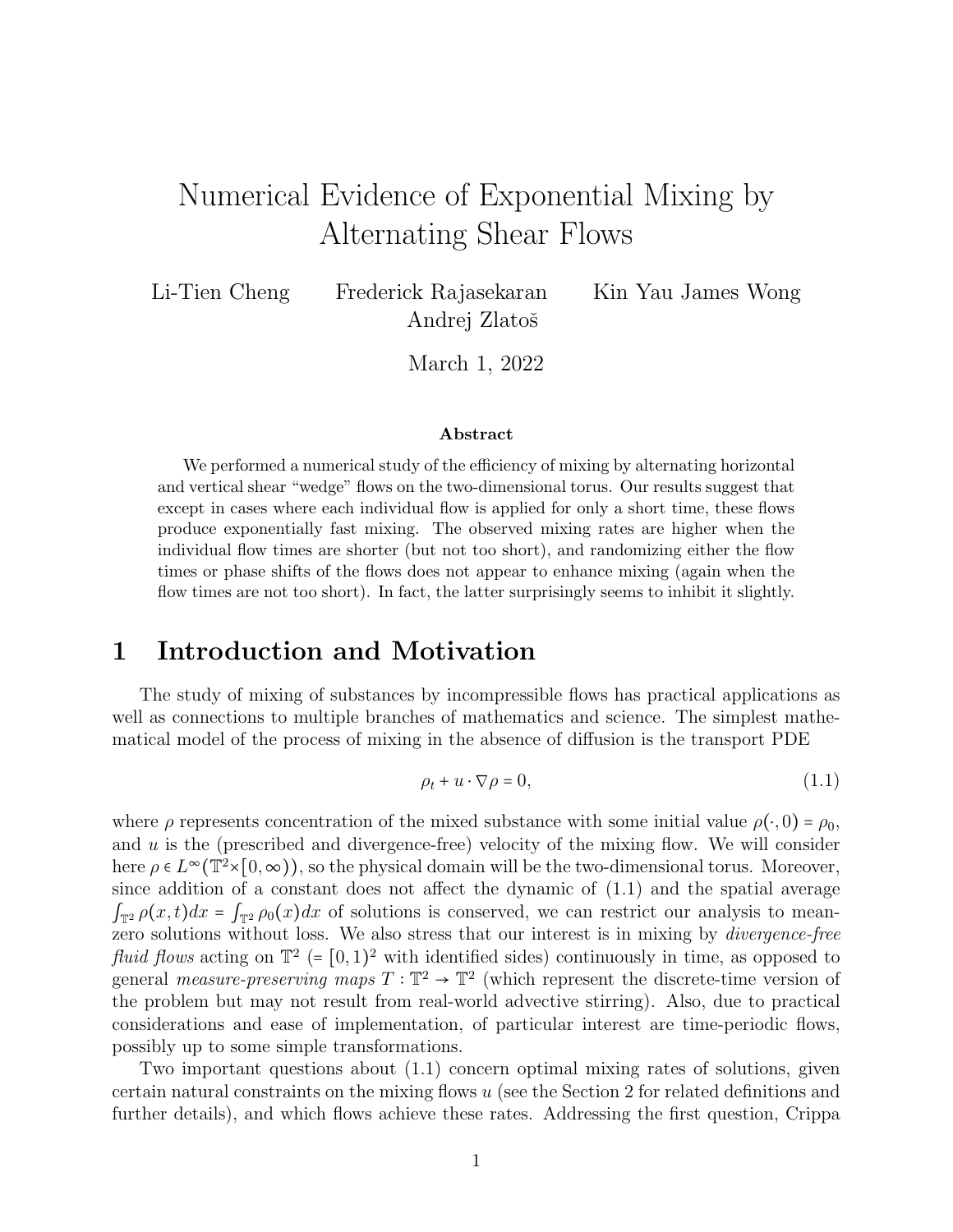and De Lellis essentially showed in [7] that one cannot achieve faster than exponential-in-time mixing, thus also proving a modified version of Bressan's rearrangement cost conjecture [5,6]. That this exponential rate is indeed achievable was shown by Yao and Zlatoš  $[19]$ , who found flows exponentially mixing any given initial data  $\rho_0$  (including on domains with boundaries), as well as by Alberti, Crippa, and Mazzucato [2], whose results only apply to a special class of initial data on T<sup>2</sup> but also to a larger set of flow constraints. These results therefore established optimality of exponential mixing and also found flows that achieve it.

Unfortunately, the flows constructed in [2, 19] are quite complicated, far from time periodic, and heavily depend on the initial data. All these facts have obvious practical limitations. These issues were remedied by Elgindi and Zlatoš [9], who constructed much simpler and time-periodic almost universal exponential mixers  $-\rho_0$ -independent flows that mix exponentially all initial data that have at least some degree of regularity (the construction also extends to domains with boundaries and, unlike [2, 19], to all spatial dimensions). These flows even mix all initial data asymptotically as  $t \to \infty$ , so they are *universal mixers*, but it was shown in [9, Theorem 1(ii)] that no universal mixer can have a mixing rate (exponential or otherwise) that is uniform in all bounded mean-zero  $\rho_0$ , even if one allows for a  $\rho_0$ -dependent initial delay before this rate is realized.

The construction in [9] nevertheless still has one limitation. While the constructed flows are Hölder continuous in space, they are not Lipschitz and their flow maps are discontinuous. (The flows in [19] share this limitation; those in [2] apply to solutions taking only two values, so they can be modified arbitrarily on each of the two level sets without changing the solution dynamics, which allows one to avoid potential singularities in their construction.) Also, Bedrossian, Blumenthal, and Punshon-Smith  $[3]$  showed that generic solutions u to the 2D Navier-Stokes equations with certain stochastic forcings are almost universal exponential mixers, which is of obvious practical interest. On the other hand, these flows are again quite complicated and not time-periodic, as well as not deterministic, and they only satisfy the required constraints on average in time rather than pointwise. It is therefore still an open question whether (time-periodic) smooth or at least Lipschitz continuous almost universal exponential mixers (or even just universal mixers) exist on  $\mathbb{T}^2$  or other domains.

One candidate for such flows on  $\mathbb{T}^2$  was proposed by Pierrehumbert [14, 15], and this suggestion is quite simple although not time-periodic. It is almost every realization of the random vector field taking values  $(\sin(2\pi x_2 + \omega_n), 0)$  and  $(0, b\sin(2\pi x_1 + \omega_n))$  (with  $b \in \mathbb{R}$ ) some constant) on time intervals  $(n-1, n-\frac{1}{2})$  $\frac{1}{2}$ ] and  $(n-\frac{1}{2})$  $(\frac{1}{2}, n]$  (for  $n \in \mathbb{N}$ ), respectively. Here  $\omega_n$  are independent random variables uniformly distributed over  $\mathbb{T}$ ; note also that while these flows are not continuous in time, this is easily remedied by a simple reparametrization described in [19].

These flows are a representative of a wider class of alternatively horizontal and vertical shear flows. Heuristically, they appear to have very good mixing properties in many cases, but we are not aware of any rigorous proofs. The goal of the present work is to demonstrate numerically that such flows can indeed yield exponential mixing of passive scalars advected by them. We will consider random flows, with randomness in phase and/or flow time (the latter will replace the amplitude b above), as well as deterministic time-periodic ones.

One difficulty with a computational approach to  $(1.1)$  is that when mixing is fast, solutions quickly become very rough, which poses a challenge from the numerical standpoint. This may be further amplified when one considers non-smooth initial data, which we will do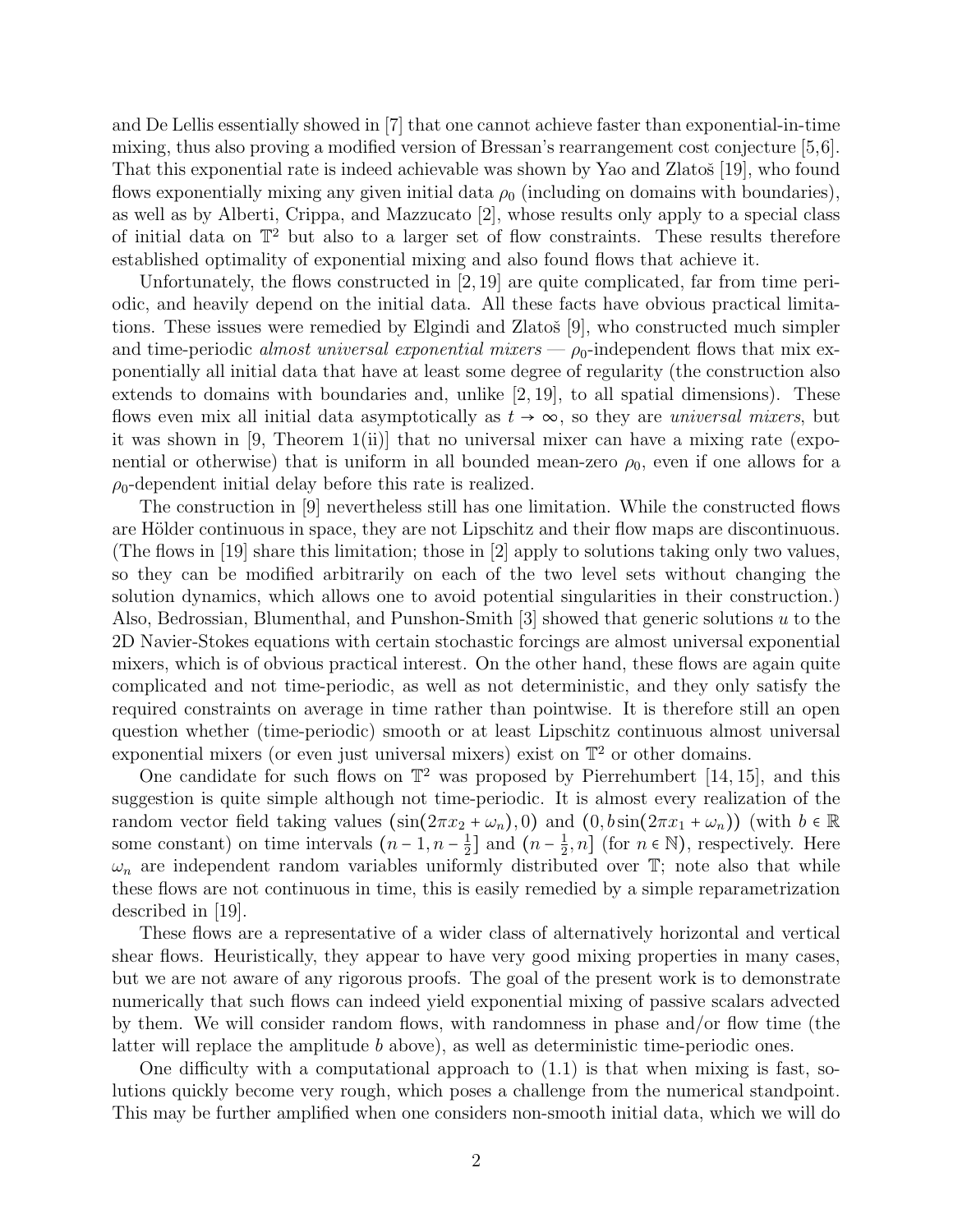here because

$$
\rho_0 := \chi_{[0,1/2)\times[0,1)} - \chi_{[1/2,1)\times[0,1)} \tag{1.2}
$$

(considered also in, e.g.,  $[2,5]$ ) is a natural choice of a "minimally premixed" initial datum; of course,  $\rho_0$  is smooth away from the line  $x_1 = \frac{1}{2}$ <br>This problem can be separated provided by  $\frac{1}{2}$ .

This problem can be somewhat remedied by adding a smoothing diffusion term to (1.1), but we do not wish to take this route and will instead address the issue by using a setup in which we can minimize the resulting complications. We will use the approach from the advection step of Pierrehumbert's lattice method [15] (but with no diffusion step), where the solution is approximated by a linear combination of characteristic functions of  $2^{2N}$  squares of size  $2^{-N} \times 2^{-N}$  from a fine grid into which  $\mathbb{T}^2$  is split (with  $N \in \mathbb{N}$ ). These squares are<br>then moved according to the prescribed sheep flow with each shift neural to be an integer then moved according to the prescribed shear flow, with each shift rounded to be an integer multiple of the grid scale  $2^{-N}$ . This results in a specific permutation of these squares in each advective step. Of course, one can equivalently represent each square by its "lower left" vertex, and these vertices are then the grid points from

$$
G_N \coloneqq \left\{ 0, \frac{1}{2^N}, \dots, \frac{2^N - 1}{2^N} \right\}^2 \subseteq \mathbb{T}^2,\tag{1.3}
$$

whose coordinates are integer multiples of  $2^{-N}$ . We will do so and thus have  $\rho(\cdot, t) \in L^{\infty}(G_N)$ .

Moreover, we will avoid having to round the shifts by considering the horizontal and vertical "wedge" flows

$$
u_{\omega}^{H}(x_{1}, x_{2}) \coloneqq (d_{\mathbb{T}}(x_{2}, \omega), 0) \quad \text{and} \quad u_{\omega}^{V}(x_{1}, x_{2}) \coloneqq (0, d_{\mathbb{T}}(x_{1}, \omega)) \quad (1.4)
$$

instead of the sine flows from [14], with

$$
d_{\mathbb{T}}(x, y) \coloneqq \min\{|x - y|, 1 - |x - y|\}
$$

the distance on  $\mathbb{T}$  (so  $d_{\mathbb{T}}(x, y) \in [0, \frac{1}{2}]$  $(\frac{1}{2})$  and  $\omega \in \mathbb{T}$  some *phase shift*. If  $\omega$  is an integer multiple of 2<sup>−N</sup> and either of these flows is applied for an integer length of time  $\tau \in \mathbb{Z}$ , then the resulting time- $\tau$  flow maps

$$
H_{\omega}^{\tau}(x_1, x_2) \coloneqq (x_1 + \tau d_{\mathbb{T}}(x_2, \omega), x_2) \quad \text{and} \quad V_{\omega}^{\tau}(x_1, x_2) \coloneqq (x_1, x_2 + \tau d_{\mathbb{T}}(x_1, \omega)) \quad (1.5)
$$

acting on  $\mathbb{T}^2$  keep  $G_N$  invariant. These then transform functions  $f \in L^{\infty}(\mathbb{T}^2)$  via

$$
\mathcal{H}_{\omega}^{\tau}[f](x_1,x_2) \coloneqq f(x_1 - \tau d_{\mathbb{T}}(x_2,\omega), x_2) \quad \text{and} \quad \mathcal{V}_{\omega}^{\tau}[f](x_1,x_2) \coloneqq f(x_1, x_2 - \tau d_{\mathbb{T}}(x_1,\omega)). \tag{1.6}
$$

Since we want our flows to satisfy time-uniform constraints,  $\tau \in \mathbb{Z}$  will represent the length of time during which the particular shear flow is acting rather than the flow amplitude, and we will refer to it as *flow time*. For instance, the solution to  $(1.1)$  with  $u = u_u^H$  is given<br>here  $(x - 1)$ ,  $2(x + 1)$  (see Figure 1.1). We note that while these flows with a fairly simple by  $\rho(\cdot, \tau) = \mathcal{H}_{\omega}^{\tau}[\rho(\cdot, 0)]$  (see Figure 1.1). We note that while these flows with a fairly simple geometry are only Lipschitz, which nevertheless still guarantees continuity of their flow maps, this comes with an additional advantage over the sine flows from [14] and smooth flows in general. Since they do not have "flat" spots (such as at the maxima and minima of the sines where their derivatives vanish), where less mixing is happening due to much less advective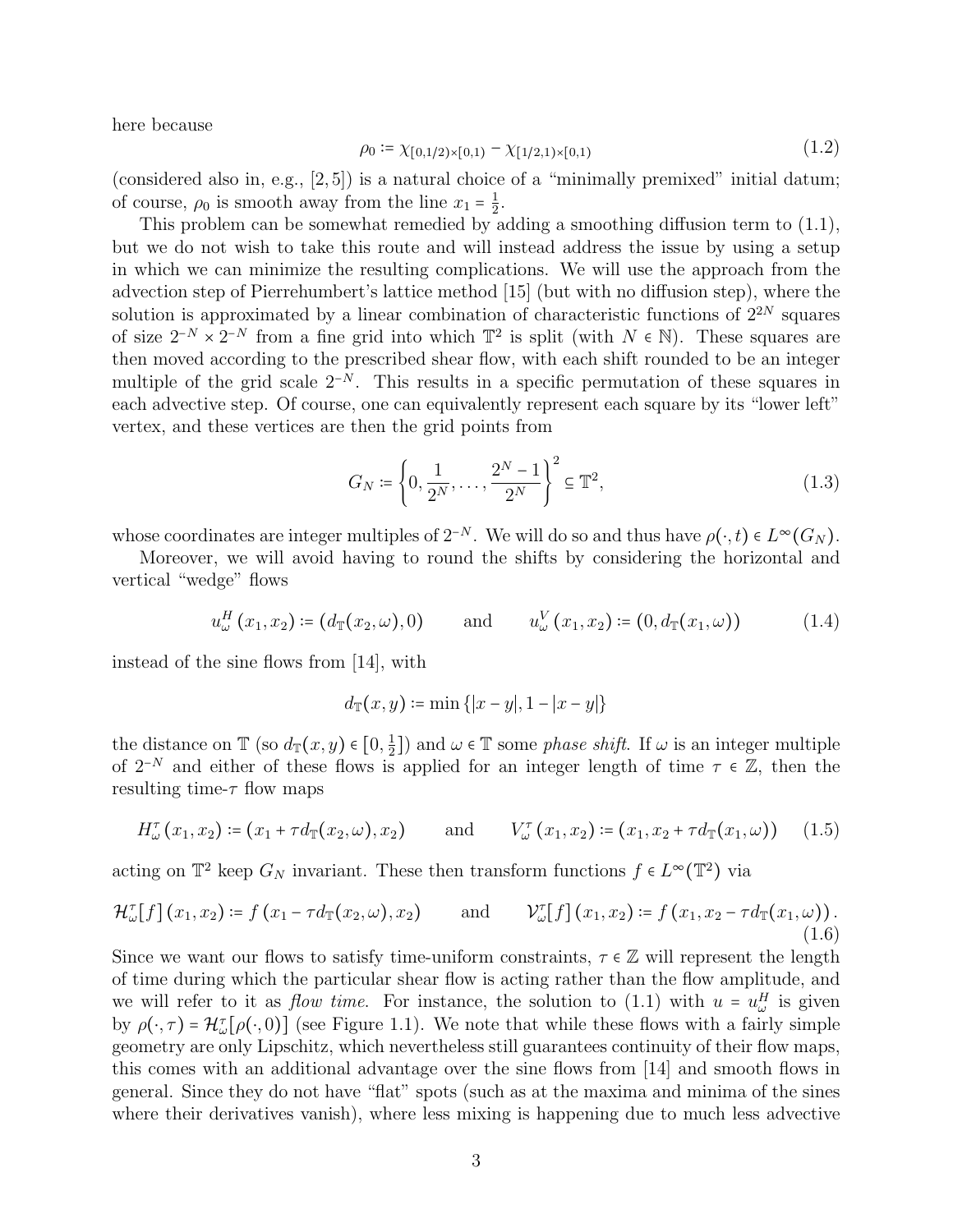

Figure 1.1: Action of horizontal wedge flows on  $\rho_0$  from (1.2) (values 1 and -1 are represented by blue and yellow colors, respectively).

stretching in those regions, they should be better candidates for efficient mixers, at least on the quantitative level.

The above setup means that we will consider here functions  $\rho_0, \rho_1, \dots \in L^{\infty}(G_N)$ , with  $\rho_{k+1}$  being either  $\mathcal{H}^1_\omega[\rho_k]$  or  $\mathcal{V}^1_\omega[\rho_k]$ , where  $\omega \in \{0, \frac{1}{2^N}, \dots, \frac{2^{N-1}}{2^N}\}$  is the phase shift of the either horizontal or vertical wedge flow that acts during the integer-length time interval that contains  $[k, k+1]$ . We will study four cases here, with both  $\omega$  and  $\tau$  fixed as well as random. When both are fixed, the resulting flow is  $2\tau$ -periodic in time (one could fix separate values of  $\tau$  for the horizontal and vertical flows but we will not do this here). In the random case, we will randomly choose new  $\omega$  and/or  $\tau$  each time we switch the direction of the flow between horizontal and vertical (see Section 2 below for details). In Figure 1.2 we demonstrate the action of alternating wedge flows, with both phase shift and flow time fixed, on the initial datum  $\rho_0$  from (1.2). In the rest of this paper, we restrict  $\rho$  and  $\rho_0$  to  $G_N \subseteq \mathbb{T}^2$  with  $N = 15$ , where each point from  $G_N$  represents its adjacent  $2^{-N} \times 2^{-N}$  grid square.



Figure 1.2: Action of alternating wedge flows with fixed  $\tau$  and  $\omega$  (the monochromatic lines in the top left and bottom right of the pictures are due to  $\tau = 2$ , see Subsection 3.2).

Our results support the conjecture that all the flows studied here are indeed exponential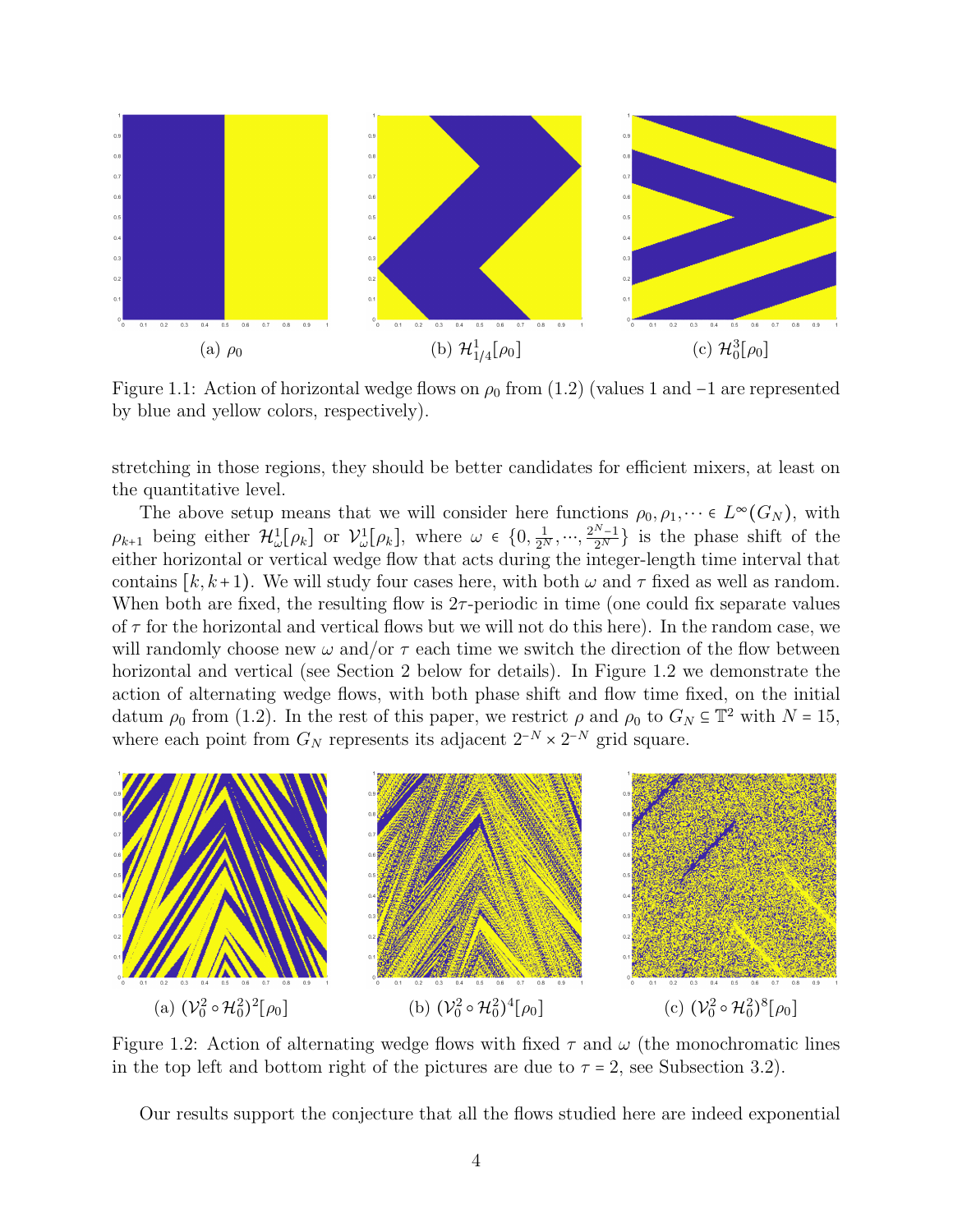mixers for  $\rho_0$ , except possibly some of those with  $|\tau| \leq 2$ . Although we only consider the single initial datum (1.2), the fact that it is "minimally premixed" and that it appears to be mixed exponentially quickly regardless of the choice of the phase shifts and flow times, suggest that results for other initial data would be similar, and therefore these flows could in fact be almost universal exponential mixers.

Let us now turn to the specifics of our work. We discuss the details of our setup and the definition of mixing scales that we will use here in Section 2. We then present our results in Section 3, the main one being numerical evidence of exponential mixing by alternating wedge flows, summarized in the table in Figure 3.1.

Acknowledgements. AZ thanks Gautam Iyer and Jean-Luc Thiffeault for illuminating discussions. LTC acknowledges partial support by NSF grant DMS-1913144. FR and KYJW were supported in part by Division of Physical Sciences Undergraduate Summer Research Awards and TRELS Awards from UC San Diego. AZ acknowledges partial support by NSF grant DMS-1900943 and by a Simons Fellowship.

### 2 Definition of Mixing Scales and the Modeled Flows

### 2.1 Mixing Scales of Bounded Functions

In order to be able to study mixing efficiency of flows, we need to adapt a relevant definition of mixing scales of solutions  $\rho$  to (1.1) with initial data  $\rho_0$ . Following [5, 19], one option is to say that  $\rho(\cdot,t)$  is  $\kappa$ -mixed to scale  $\varepsilon > 0$  (for some  $\kappa \in (0,1)$ ) when

$$
\left| \int_{B_{\varepsilon}(y)} \rho(x, t) \, dx \right| \le \kappa ||\rho_0||_{\infty} \tag{2.1}
$$

holds for each  $y \in \mathbb{T}^2$  (note that  $||\rho||_{\infty} = ||\rho_0||_{\infty}$ ). The mixing scale of  $\rho(\cdot, t)$  is then the infimum of all  $\varepsilon > 0$  such that  $\rho(\cdot, t)$  is mixed to scale  $\varepsilon$ . This is also called the *geometric mixing scale* in [19], and was recently used in various other works including  $[1,2,7-9]$ . Other alternatives are the *functional mixing scale*  $\|\rho(\cdot,t)\|_{\dot{H}^{-s}} \|\rho(\cdot,t)\|_{\infty}^{-1}$  for some  $s > 0$  (particularly  $s \in {\frac{1}{2}}$  $(\frac{1}{2}, 1)$ ), used for instance in [2,3,8–12,16] and closely related to the geometric mixing scale (see [19]), as well as the Wasserstein distance of the positive and negative parts of  $\rho(\cdot, t)$  [4, 13, 16, 17]. We note that there is also a large literature on the interaction between mixing and diffusion, as well as alternative definitions of mixing in the diffusive setting, but we will not attempt to provide an overview here and instead refer the reader to the review [18] (which also concerns the diffusion-less case (1.1)) and references therein.

We will consider here a version of the geometric mixing scale above, which is most suited to our setting, but with further adjustments. In the discrete setting of the grid  $G_N$  that we will consider here, averaging the solution over discs may be problematic as the number of points from  $G_N$  inside the disc  $B_\varepsilon(y)$  is not a constant multiple of  $\varepsilon^2$ . Moreover, finding averages over all discs of a particular radius centered at points from  $G_N$  is unnecessarily computationally intensive, while restricting this to only points from some sub-grid would mean that not all points from  $G_N$  are equally represented in the mixing scale computation.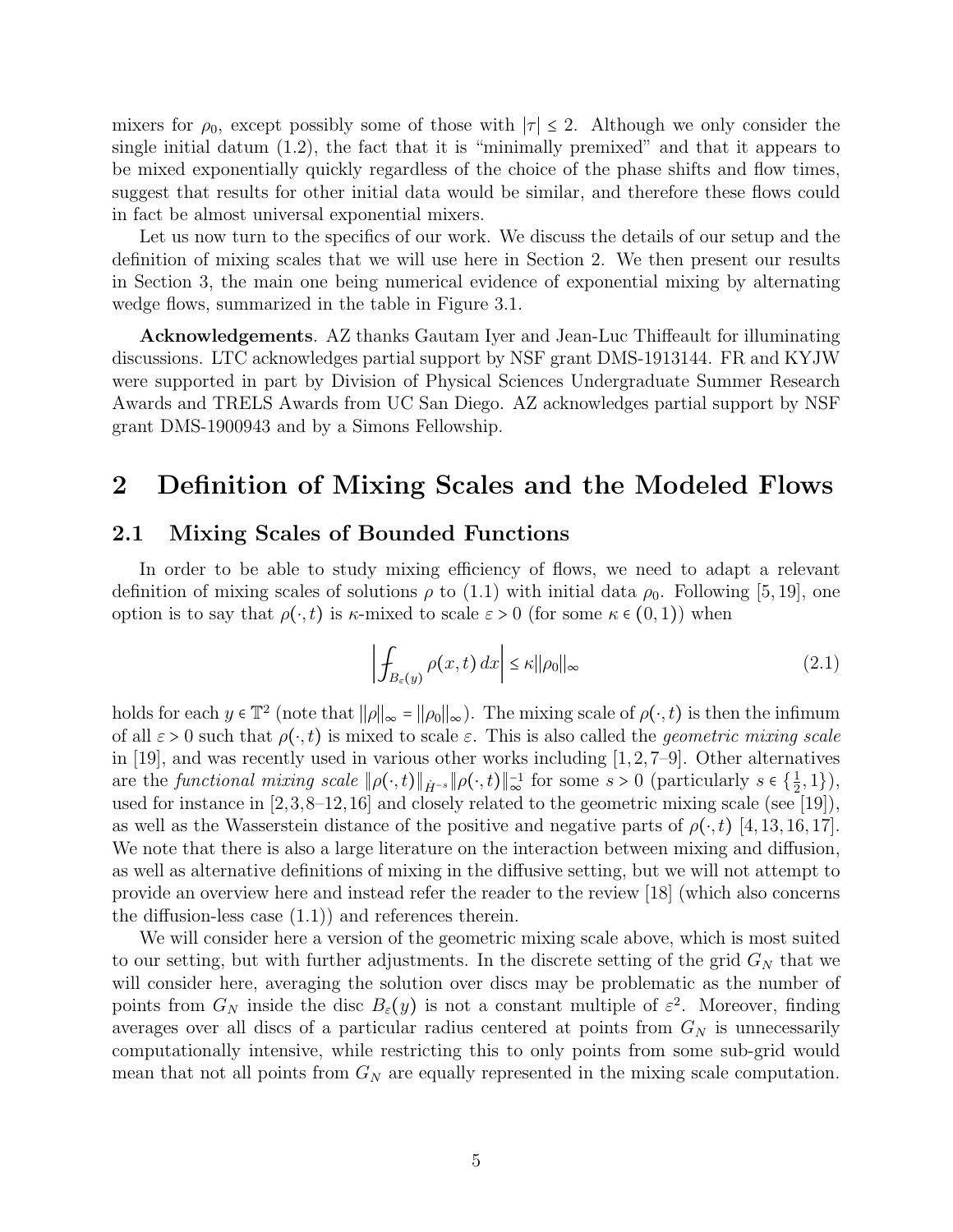It is therefore both more reasonable and better suited to our setup to consider only  $\varepsilon = 2^{-n}$ for  $n = 0, 1, \ldots$  and replace the discs  $B_{\varepsilon}(y)$  in (2.1) by all  $2^{2n}$  squares

$$
S_n^{i,j}\coloneqq\left[\frac{i}{2^n},\frac{i+1}{2^n}\right)\times\left[\frac{j}{2^n},\frac{j+1}{2^n}\right)
$$

with  $i, j \in \{0, 1, \ldots, 2^{n} - 1\}$ . One can easily show (see the proof of Lemma 2.7 in [9]) that the resulting definition of the mixing scale (which will always be a power of  $\frac{1}{2}$ ) is essentially equivalent to the above definition of geometric mixing scale when it comes to the study of asymptotic mixing rates (ratio of one with any  $\kappa \in (0,1)$  and the other with any  $\kappa' < \kappa$  is bounded above by a constant depending only on  $\kappa - \kappa'$ ; as a result, mixing to arbitrarily small scales as  $t \to \infty$  happens at the same rate in both senses, up to constant factors). As mentioned in the introduction, we will also have  $\rho_0, \rho_1, \dots \in L^{\infty}(G_N)$  instead of  $\rho \in$  $L^{\infty}(\mathbb{T}^2\times[0,\infty))$ , so the averages over these squares will be just the averages over the points from  $G_N$  contained in them. Of course, this means that the minimal possible mixing scale will be  $2^{1-N}$  (unless  $f \equiv 0$ ). The choice of  $\kappa \in (0,1)$  does not affect the exponential mixing rates as  $t \to \infty$  (in the continuous space setting as well as in the  $N \gg t$  regime in the discrete setting) but will have some effect on finite time intervals. We choose  $\kappa = \frac{1}{3}$  $\frac{1}{3}$  as in [5], which finally yields the following definition.

**Definition 1.** We say that a mean-zero function  $f: G_N \to \mathbb{R}$  is mixed to scale  $2^{-n}$  for some  $n \in \{0, 1, ..., N\}$  if for each pair  $i, j \in \{0, 1, ..., 2^{n} - 1\}$  we have

$$
\left|2^{-2(N-n)}\sum_{x\in\mathcal{S}_n^{i,j}\cap G_N}f(x)\right|\leq \frac{\|f\|_{\infty}}{3}.
$$

The mixing scale of f is the smallest such  $2^{-n}$ .

Note that in our setting we will always have  $\|\rho_k\|_{\infty} = \|\rho_0\|_{\infty} = 1$  for all  $k \in \mathbb{N}_0$ .

#### 2.2 The Modeled Flow Types

As discussed in the introduction, we will consider here four basic flow types, all alternating wedge flows. Two will have fixed phase shifts (chosen randomly at the start) and two will have their phase shifts chosen randomly each time we switch the flow direction. Two will have fixed flow times and two will have their flow times chosen randomly each time we switch the flow direction. We will use the discretized framework described in the introduction with  $N = 15$  (so grid scale will be  $2^{-15}$ ), modeling the flow dynamic via the mappings from (1.6) applied to the initial data (1.2) on the domain (1.3). The specific details are as follows.

**Fixed Shift Fixed Time (FSFT):** We choose randomly phase shifts  $\omega, \omega' \in \{0, \frac{1}{2^N}, \dots, \frac{2^N-1}{2^N}\}\$ (with uniform joint distribution), then fix these and some flow time  $\tau \in \{2, \ldots, 10\}$ , and let

$$
\rho_{k+1} \coloneqq \begin{cases} \mathcal{H}^1_{\omega}[\rho_k] & k \in [2j\tau, (2j+1)\tau) \text{ for some } j \in \mathbb{N}_0, \\ \mathcal{V}^1_{\omega'}[\rho_k] & k \in [(2j+1)\tau, (2j+2)\tau) \text{ for some } j \in \mathbb{N}_0, \end{cases}
$$

for  $k = 0, 1, \ldots$ . Since one should expect different behavior for different  $\tau$  (which we do confirm), we model these cases separately. The phase shifts  $\omega, \omega'$  are not expected to have a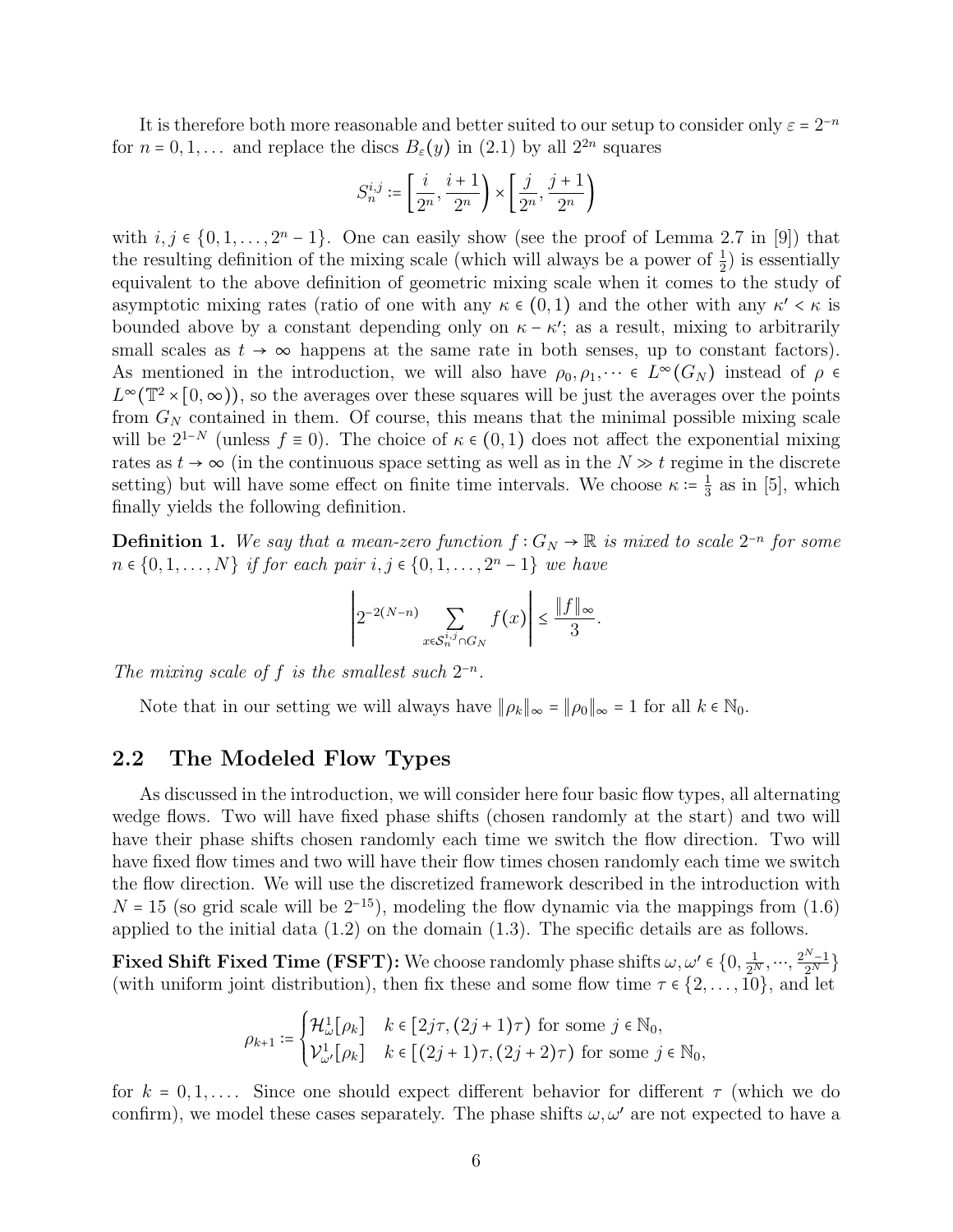significant effect on the mixing rates (which we also confirm), although they will have some effect on the computed mixing scales at individual times  $k$ . This is clear for the horizontal shift  $\omega'$  of the vertical flow  $u^V_{\omega'}$  because different shifts align differently with  $\rho_0$ . The vertical shift  $\omega$  would have no effect on the mixing scales if we were to include in Definition 1 all the  $2^{-n} \times 2^{-n}$  squares with vertices in  $G_N$  rather than just the squares  $S_n^{i,j}$  (which have vertices in  $G_n$ ). We do not do this in order to shorten the required computing time, and our simulations show that the effect on the obtained mixing rates would also be negligible. We run the simulation 100 times (i.e., with 100 random choices of  $(\omega, \omega')$ ) for each  $\tau$ .

Random Shift Fixed Time (RSFT): Here the phase shifts are i.i.d. random variables  $\omega_0, \omega'_0, \omega_1, \omega'_1, \dots \in \{0, \frac{1}{2^N}, \dots, \frac{2^{N-1}}{2^N}\}\$  (with uniform distribution) and the flow time  $\tau \in \{2, \dots, 10\}$ is again fixed, so we have

$$
\rho_{k+1} \coloneqq \begin{cases} \mathcal{H}^1_{\omega_j}[\rho_k] & k \in [2j\tau, (2j+1)\tau) \text{ for some } j \in \mathbb{N}_0, \\ \mathcal{V}^1_{\omega'_j}[\rho_k] & k \in [(2j+1)\tau, (2j+2)\tau) \text{ for some } j \in \mathbb{N}_0, \end{cases}
$$

for  $k = 0, 1, \ldots$ . Contrasting the results in this case with those for FSFT allows one to see whether in the latter case the mappings  $\mathcal{V}^1_{\omega'} \circ \mathcal{H}^1_{\omega}$  (which generate the FSFT dynamic, and coincide for all  $(\omega, \omega')$  up to translation) may involve structures that slow down or accelerate mixing, since such structures would not persist in the RSFT case. We perform 100 simulations for each  $\tau$ .

Fixed Shift Random Time (FSRT): Here the phase shifts are randomly chosen at the start and then kept fixed as in FSFT, but the flow time is chosen randomly at each direction switch to see whether this can improve mixing. Since our FSFT and RSFT results show that the mixing rate depends nontrivially on the flow time when the latter is fixed, decreasing as  $\tau$  increases from 3 or 4 to higher values, it makes sense to limit the randomness in the flow time to small intervals. We therefore let the flow times be i.i.d. random variables  $\tau_0, \tau'_0, \tau_1, \tau'_1, \dots \in {\tau - 1, \tau, \tau + 1}$  (with uniform distribution) for some fixed  $\tau \in \{2, \dots, 10\}$ , so

$$
\rho_{k+1} \coloneqq \begin{cases} \mathcal{H}^1_{\omega}[\rho_k] & k \in [t_j, t_j + \tau_j) \text{ for some } j \in \mathbb{N}_0, \\ \mathcal{V}^1_{\omega'}[\rho_k] & k \in [t_j + \tau_j, t_{j+1}) \text{ for some } j \in \mathbb{N}_0, \end{cases}
$$

for  $k = 0, 1, ...,$  with  $t_j := \sum_{l=0}^{j-1}$  $\int_{l=0}^{j-1} (\tau_l + \tau_l')$ . We perform 100 simulations for each  $\tau$ .

**Random Shift Random Time (RSRT):** Here the phase shifts  $\omega_0, \omega'_0, \omega_1, \omega'_1, \dots$  are chosen as in RSFT and flow times  $\tau_0, \tau'_0, \tau_1, \tau'_1, \ldots$  as in FSRT, so now

$$
\rho_{k+1} \coloneqq \begin{cases} \mathcal{H}^1_{\omega_j}[\rho_k] & k \in [t_j, t_j + \tau_j) \text{ for some } j \in \mathbb{N}_0, \\ \mathcal{V}^1_{\omega'_j}[\rho_k] & k \in [t_j + \tau_j, t_{j+1}) \text{ for some } j \in \mathbb{N}_0, \end{cases}
$$

for  $k = 0, 1, ...,$  with  $t_j := \sum_{l=0}^{j-1}$  $\int_{l=0}^{j-1} (\tau_l + \tau_l')$ . We perform 100 simulations for each  $\tau \in \{2, \ldots, 10\}$ .

Of course, the formula for  $\rho_{k+1}$  in the RSRT case also applies in the other cases, but with  $(\omega_j, \omega'_j) \coloneqq (\omega, \omega')$  for all  $j \in \mathbb{N}_0$  and/or  $(\tau_j, \tau'_j) \coloneqq (\tau, \tau)$  for all  $j \in \mathbb{N}_0$ .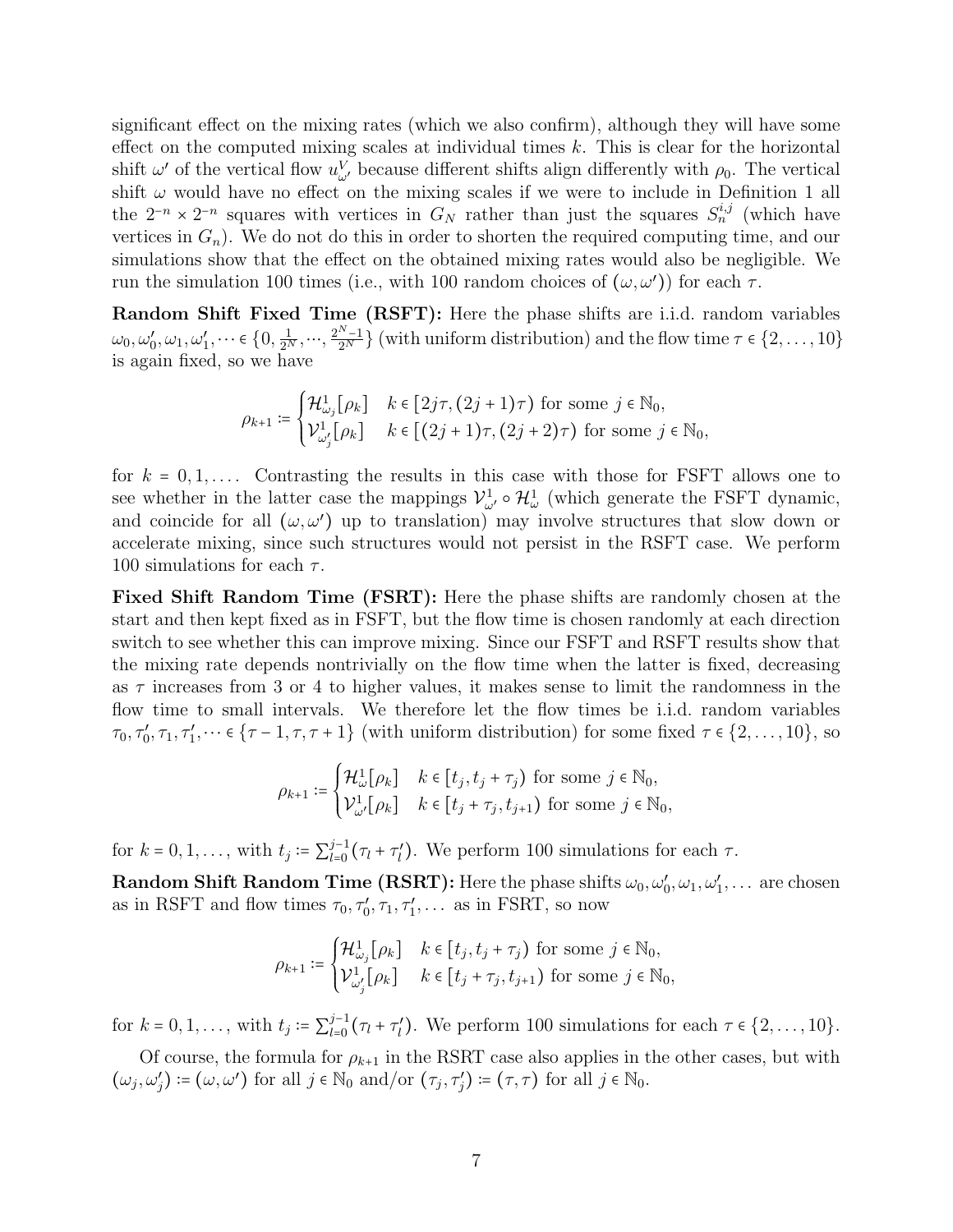#### 2.3 Computation of Exponential Mixing Rates

In each of the four cases above and for each  $\tau \in \{2, \ldots, 10\}$ , we performed 100 simulations. In every simulation we found the mixing scale  $2^{-n_k}$  of the solution  $\rho_k$  at each time  $k \in \mathbb{N}_0$ via Definition 1. We then used these mixing scales to find an exponential mixing rate of the flow in each individual run via linear regression over a relevant time interval (see below) and finally averaged these rates over the 100 runs.

The computed mixing scales can never reach the grid scale  $2^{-N}$ , and they typically plateaued around  $2^{4-N}$  in our simulations with  $N = 15$  (see Figure 2.1) as well as for other values of N (since the square  $S_N^{i,j}$ <sup>n, j</sup> has 64 points from  $G_N$ , reaching mixing scale  $2^{3-N}$  requires it to contain between 22 and 42 points of either color for each  $(i, j)$ ). In order to suppress this grid scale effect, we chose the end of the time interval for computation of the mixing rate to be the first time when the mixing scale reached  $2^{5-N}$ . For  $N = 15$  this is  $2^{-10}$ , and we denote this time  $T_{10}$  below.

Our simulations also showed that there is an initial time interval where the mixing scale may display somewhat irregular behavior. An example of this is in Figure 2.1, which contains means and standard deviation error bars of the binary logarithms  $-n_k$  of the mixing scales at different times k for the 100 simulations in two flow cases, the RSFT case with  $\tau = 3$  and the FSRT case with  $\tau = 7$ . One can observe near-plateaus of the averaged mixing scales in the time interval [3,7] (roughly while these scales are between  $2^{-1}$  and  $2^{-2}$ ), likely due to an interaction of the initial data with different phase shifts, before they start an almost constant rate descent (until they plateau around  $2^{-11}$ ). A similar pattern appears before time 8 in most of the other cases of flows with  $\tau \geq 3$  (which are the ones providing efficient mixing, see Section 3 below), more so for smaller values of  $\tau$ . None is more pronounced than on the left of Figure 2.1, and therefore their effect on the computed mixing rates would be very small. Nevertheless, in the interest of obtaining the most accurate approximations of the actual asymptotic mixing rates, we suppressed it by choosing the start of the time interval for computation of the mixing rates to be 8. (We note that in almost all cases with  $\tau \geq 3$ , the first time when the averaged mixing scales dropped below 2−<sup>2</sup> was either 7 or 8. The exceptions were FSRT and RSRT with  $\tau = 3$ , when this time was 9; these are however also somewhat exceptional, see Subection 3.1 below.)

So with  $N = 15$ , we considered the time interval  $[8, T_{10}]$  for each individual simulation (with  $T_{10}$  being simulation-dependent). We then found the corresponding exponential mixing rate as the negative of the slope of the line that best (in terms of least squares) fits the computed binary logarithms  $-n_k$  of mixing scales at all the integer times within this time interval (so this is then a base-2 exponential rate). We also computed the R-squared value of the fitting line (its proximity to 1 indicates a good fit and hence a near-uniform exponential decay of the mixing scales), as well as averages and standard deviations of the mixing rates and the R-squared values for the 100 runs for each flow type and each  $\tau$ .

### 3 Main Results and Discussion

In this section, we first present the results of the simulations described in Section 2. These constitute numerical evidence that the alternating wedge flows from Subection 2.2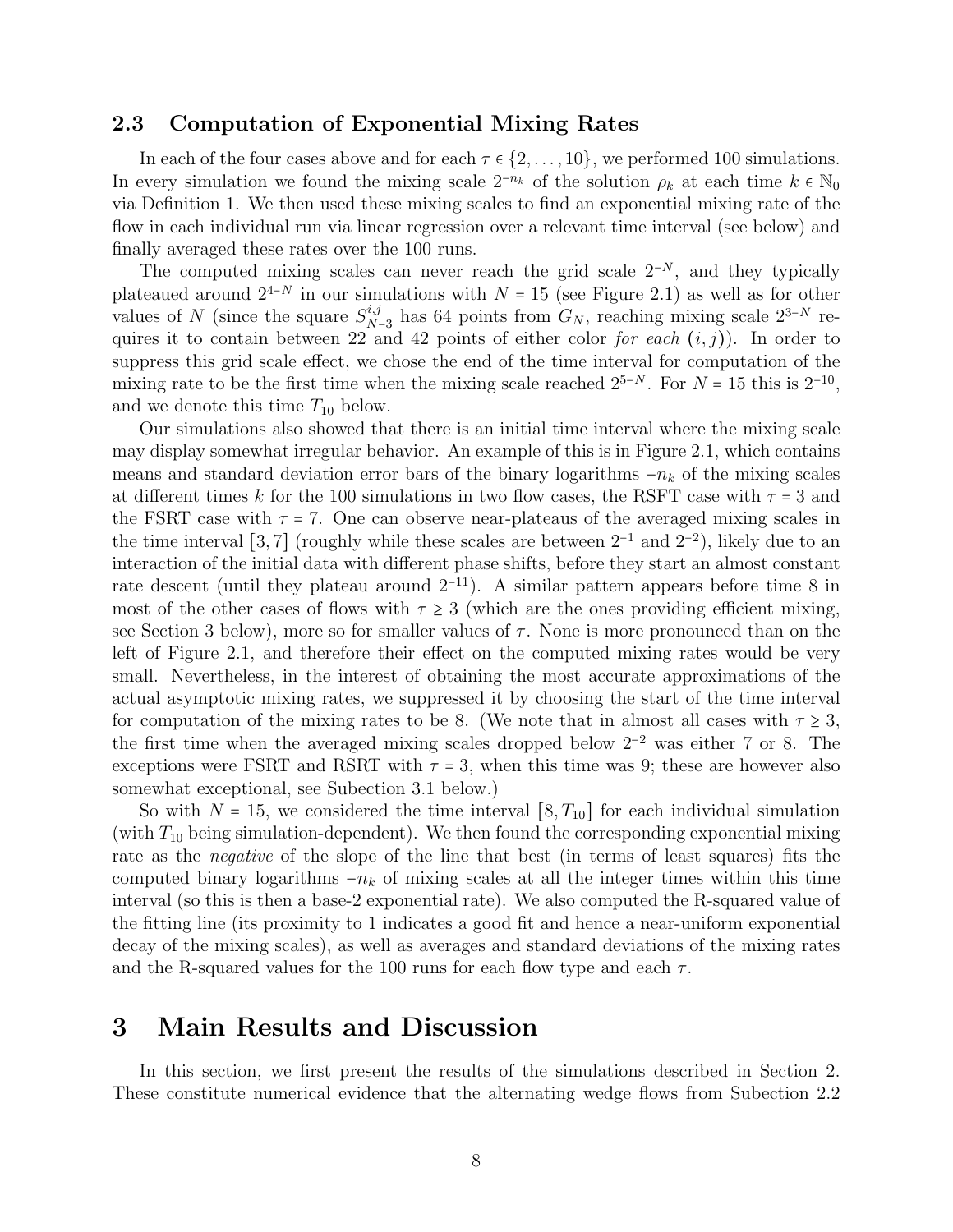

Figure 2.1: Means and standard deviation error bars of the binary logarithms of the mixing scales for the 100 simulations with  $N = 15$  in the RSFT case with  $\tau = 3$  (left) and in the FSRT case with  $\tau = 7$  (right). The (mean) mixing scales have a near-uniform exponential decay before eventually plateauing around 2−<sup>11</sup> .

indeed exhibit exponential mixing, except in some cases with small  $\tau$ , and we also identify the apparently most efficient mixers among these flows. We then discuss the cases with small  $\tau$ , when mixing rates are lower and mixing can even be algebraic, as well as the related existence of structures fixed by the mixing dynamic.

#### 3.1 Evidence of Exponential Mixing

The table in Figure 3.1 contains averages of the base-2 exponential mixing rates for all four flow types and all  $\tau \in \{2, \ldots, 10\}$ , computed as described in Subsection 2.3 (with  $N = 15$ and 100 runs in each case). It suggests that the most efficient mixing by the alternating wedge flows considered here happens when each individual wedge flow acts for the same time, which is either 3 or 4, and the phase shifts of the flows are not varied during each run.

It also shows that flows with  $\tau = 2$  are much worse mixers than those with  $\tau \geq 3$ ; this is even more pronounced for  $\tau = 1$ , which is why we did not include that case in our simulations. We discuss these issues in Subsection 3.2 below, so will now concentrate on the cases with  $\tau \geq 3$ . We note that in all 32 of them, the means of the R-squared values were at least 0.9660 and their standard deviations were no more than 0.0109, which is why we do not report these here (we note that even the 3200 individual R-squared values were all no less than 0.9290). These numbers indicate an excellent fit and near-uniform exponential decay in all cases.

For flow types FSFT and RSFT, the largest mixing rates were obtained for  $\tau = 3$  and  $\tau = 4$ ; those for  $\tau \geq 5$  are noticeably lower, and steadily decrease as  $\tau$  grows. This phenomenon can be explained by noticing that mixing scales for time-independent shear flows decrease no faster than  $O(t^{-1})$ , and exponential mixing therefore results from alternation of horizontal and vertical flows. This alternation cannot be too fast (as the cases  $\tau = 1, 2$  show), but once each individual flow acts for a long enough time (which our simulations suggest to be 3 or 4), switching the flow direction becomes more beneficial for fast mixing than keeping it. The reason for smaller mixing rates in the cases FSRT and RSRT with  $\tau = 3$  vs.  $\tau = 4$  is the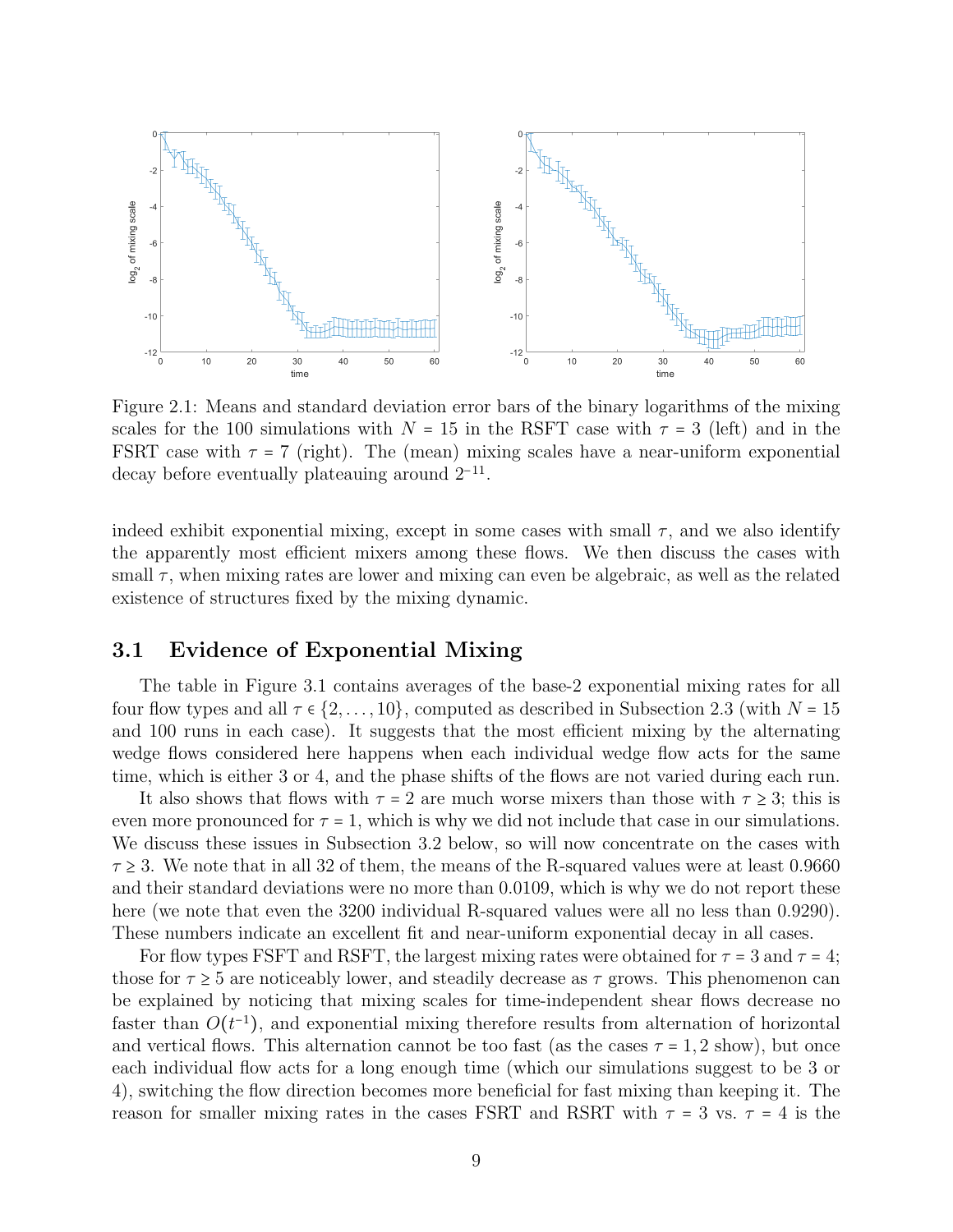| $\tau$         | FSFT   | <b>RSFT</b> | <b>FSRT</b> | <b>RSRT</b> |
|----------------|--------|-------------|-------------|-------------|
| $\overline{2}$ |        | 0.2137      | 0.1279      | 0.1220      |
| 3              | 0.3954 | 0.3781      | 0.3560      | 0.3480      |
| 4              | 0.3955 | 0.3726      | 0.3723      | 0.3595      |
| 5              | 0.3542 | 0.3342      | 0.3560      | 0.3429      |
| 6              | 0.3409 | 0.3258      | 0.3293      | 0.3195      |
| 7              | 0.3121 | 0.3046      | 0.3125      | 0.3070      |
| 8              | 0.2959 | 0.2891      | 0.2946      | 0.2861      |
| 9              | 0.2789 | 0.2723      | 0.2788      | 0.2714      |
| 10             | 0.2631 | 0.2595      | 0.2620      | 0.2556      |

Figure 3.1: Mean (base-2) exponential mixing rates.

fact that the set  $\{\tau-1, \tau, \tau+1\}$ , from which we randomly chose the flow times, contains the less-conducive-to-mixing value 2. Moreover, the best mixing was obtained by FSFT flows with  $\tau = 3, 4$ , which are time-periodic and hence most convenient in potential applications.

Randomizing the phase shift each time the direction of the flow switches seems to have a (slight but consistent) negative effect on the mixing rates for all  $\tau \geq 3$ , so mixing in these cases appears to be solely a result of stretching by the individual wedge flows. Note that this effect is smaller for larger  $\tau$ , but in those cases there were also fewer additional random choices made during each run (besides the initial randomly chosen vertical and horizontal phase shifts). While it need not be surprising that this randomness does not increase mixing, the strictly lower mixing rates in the RSXT cases vs. their FSXT counterparts are unexpected. We do not know what is the underlying reason, and further study of this phenomenon could be of interest.

We note that this could also suggest that the phase shift randomization proposed by Pierrehumbert in [14,15] might have a positive effect on mixing only when the flow direction switching is too frequent. Moreover, in that case it might be more beneficial to increase flow times rather than randomize the phases, which could also be more easily implemented in real world situations. Nevertheless, the sine flows in [14, 15] have a different geometry from our wedge flows due to decreased stretching near the lines where their velocities are extremal (and hence their derivatives vanish), so simulations with these flows will be needed to determine whether the above conclusions also apply in this case.

The effect of randomizing the flow times is more difficult to discern. Comparing the corresponding XSRT and XSFT cases suggests that it is negligible for  $\tau \geq 7$ , but this may not be unexpected since the variation in the flow times is small relative to the mean flow time  $\tau$ . For  $\tau = 4, 6$ , one can observe some decrease of mixing rates when the flow times are randomized, but this reverses for  $\tau = 5$  (the XSRT cases with  $\tau = 3$  are again special because  $2 \in {\tau-1, \tau, \tau+1}$ . However, in the cases  $\tau = 4, 5$  these differences can be explained at least in part by noticeably slower mixing when the (fixed) flow time is  $\tau = 5$  vs.  $\tau = 4$ , meaning that randomizing the flow time should slow down mixing for  $\tau = 4$  but speed it up for  $\tau = 5$ . In fact, in order to exclude effects of both values 2 and 5, we also made 100 runs of each of the XSRT cases with flow times uniformly distributed in  $\{3, 4\}$ ; the obtained average mixing rates were much closer to the corresponding XSFT cases with  $\tau = 3, 4$ , namely 0.3905 in the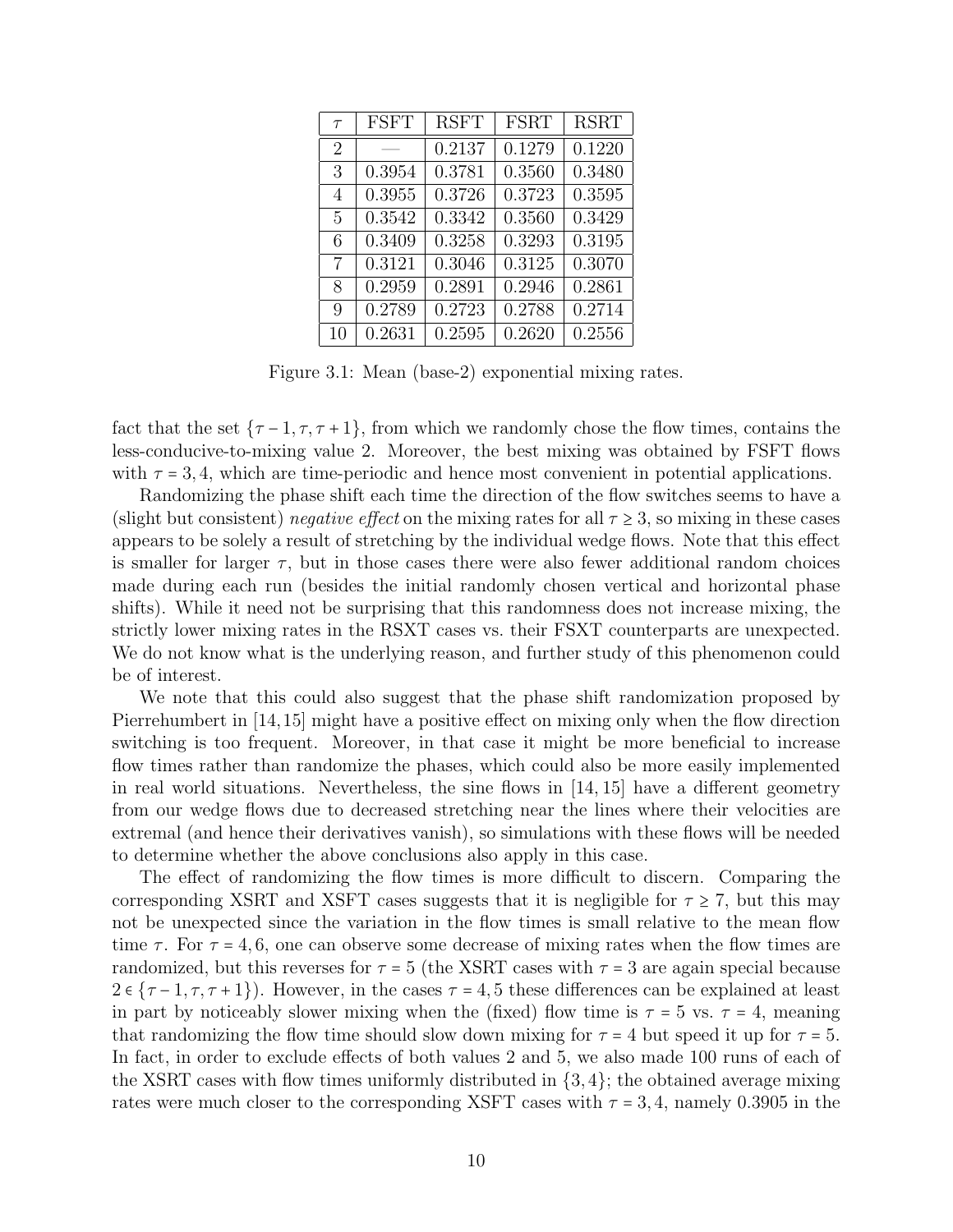| $\tau$         | <b>FSFT</b> | <b>RSFT</b> | <b>FSRT</b> | <b>RSRT</b> |
|----------------|-------------|-------------|-------------|-------------|
| $\overline{2}$ |             | 0.0234      | 0.0569      | 0.0508      |
| 3              | 0.0115      | 0.0168      | 0.0301      | 0.0250      |
| 4              | 0.0136      | 0.0170      | 0.0144      | 0.0175      |
| 5              | 0.0096      | 0.0161      | 0.0189      | 0.0193      |
| 6              | 0.0105      | 0.0135      | 0.0146      | 0.0155      |
| 7              | 0.0105      | 0.0113      | 0.0135      | 0.0168      |
| 8              | 0.0102      | 0.0101      | 0.0126      | 0.0149      |
| 9              | 0.0123      | 0.0139      | 0.0124      | 0.0154      |
| 10             | 0.0125      | 0.0129      | 0.0139      | 0.0146      |

FSRT case and 0.3778 in the RSRT case. Hence no clear pattern seems to emerge here.

Figure 3.2: Standard deviations of (base-2) exponential mixing rates.

Let us also discuss variations in the data that yielded the average rates in Figure 3.1, since one may wonder whether individual runs of our simulation exhibited mixing rates that are close enough to these averages. Figure 3.2 shows the standard deviations of the 100 individual base-2 mixing rates in each case, demonstrating that the averages in Figure 3.1 are also good approximations of the mixing rates of most individual runs. Indeed, the standard deviations were no more than 0.0193 in all cases with  $\tau \geq 3$  except for the cases FSRT and RSRT with  $\tau = 3$ , where the variation of mixing rates was magnified due to  $2 \in {\tau-1, \tau, \tau+1}$ . For instance, the largest difference between the mixing rate for an individual run with  $\tau \geq 3$ and the average mixing rate in the corresponding flow case was 0.1020 in the FSRT case with  $\tau = 3$ ; that run included a number of consecutive flow times 2 (and fixed phase shifts), a setup that leads to much slower mixing (see the next subsection).

Finally, for completeness, we list the means and standard deviations of  $T_{10}$  in Figure 3.3.

| $\tau$         | FSFT  | <b>RSFT</b> | <b>FSRT</b> | <b>RSRT</b> |
|----------------|-------|-------------|-------------|-------------|
| $\overline{2}$ |       | 48.13       | 72.73       | 75.86       |
| 3              | 27.58 | 28.88       | 30.09       | 30.80       |
| 4              | 26.73 | 28.00       | 28.26       | 28.77       |
| 5              | 28.22 | 29.48       | 28.56       | 29.46       |
| 6              | 29.41 | 30.46       | 30.52       | 31.07       |
| 7              | 31.28 | 32.00       | 31.79       | 31.86       |
| 8              | 33.89 | 34.23       | 34.01       | 34.30       |
| 9              | 34.90 | 35.93       | 34.92       | 35.92       |
| 10             | 35.73 | 36.49       | 36.12       | 36.88       |

| $\tau$         | <b>FSFT</b> | <b>RSFT</b> | FSRT  | <b>RSRT</b> |
|----------------|-------------|-------------|-------|-------------|
| $\overline{2}$ |             | 3.67        | 18.95 | 17.66       |
| 3              | 0.64        | 0.83        | 2.17  | 1.87        |
| 4              | 0.49        | 1.11        | 0.84  | 1.05        |
| 5              | 1.05        | 1.08        | 1.13  | 1.08        |
| 6              | 1.54        | 1.18        | 1.37  | 1.30        |
| 7              | 1.19        | 1.03        | 1.11  | 1.21        |
| 8              | 0.65        | 0.45        | 1.04  | 1.21        |
| 9              | 1.47        | 1.57        | 1.19  | 1.55        |
| 10             | 1.32        | 1.66        | 1.49  | 1.68        |

Figure 3.3: Means (left) and standard deviations (right) of  $T_{10}$ .

We also mention that there is no need to compare our simulations with distinct values of  $N$ because there are no errors or rounding involved in the transformations from Subsection 2.2, and hence the observed mixing scales will only diverge once they approach too close to the grid scale of the coarser grid simulation (i.e., mixing scale approximately  $2^{4-N}$ ).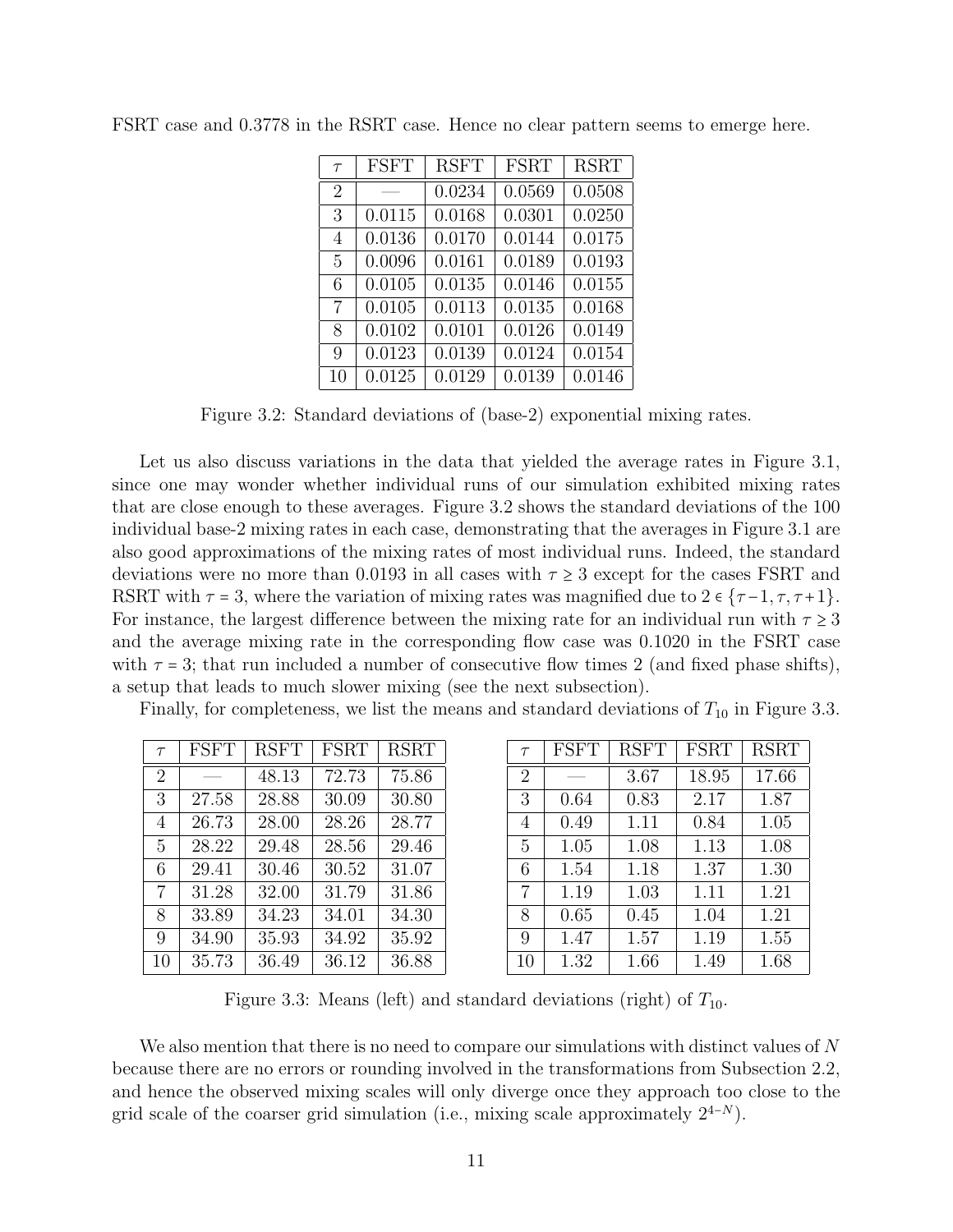#### 3.2 Fixed Structures and Grid Scale Effects

Let us now turn to flow times  $\tau = 1, 2$ , starting with  $\tau = 2$ . The tables above are all missing data in the case FSFT with  $\tau = 2$ , which is because one can easily show that these flows do not produce exponential mixing (hence we did not run our simulations in this case). The segments  $\{(s, s+\frac{3}{4})\}$  $\frac{3}{4}$ ) | s  $\in (0, \frac{1}{4})$  $\frac{1}{4}$ ) and  $\{(s, s+1)$  $\frac{1}{4}$ ) | s  $\in$   $\left(\frac{1}{4}\right)$  $\frac{1}{4}, \frac{1}{2}$  $\{\frac{1}{2}\}\}\$ are fixed by  $(\mathcal{V}_{0}^{2}\circ\mathcal{H}_{0}^{2})^{2}$ , and mapped onto each other by  $\mathcal{V}_0^2 \circ \mathcal{H}_0^2$ . The same is true about the segments  $\{(s, \frac{3}{4} - s) | s \in (\frac{1}{2}) \}$  $\frac{1}{2}, \frac{3}{4}$  $\frac{3}{4})\}$  and  $\left\{ \left( s, \frac{5}{4} - s \right) \middle| s \in \left( \frac{3}{4} \right) \right\}$  $\{\frac{3}{4}, 1\}$ . Obviously,  $(\omega', \omega)$ -shifts of these segments have the same relationship to  $\mathcal{V}^2_{\omega'} \circ \mathcal{H}^2_{\omega}$ . Moreover, locally at any point on these segments,  $(\mathcal{V}^2_{\omega'} \circ \mathcal{H}^2_{\omega})^2$  is represented by the matrix

$$
\begin{bmatrix} -3 & 4 \\ -4 & 5 \end{bmatrix}
$$

which is similar to the  $2 \times 2$  Jordan block with diagonal elements 1 (the eigenspace for this eigenvalue is generated by  $(1,1)$ . It is easy to see from this that one can at best hope for algebraic-in-time mixing in this case. Figure 1.2 in fact shows how mixing is inhibited near the above segments, as well as that it is faster elsewhere in the domain.

These structures of course do not survive the randomization in the RSFT, FSRT, and RSRT cases with  $\tau = 2$ , but they show that flow time  $\tau = 2$  does not provide enough stretching and layering for the most efficient mixing. This is compounded by flow times 1 occurring in the FSRT and RSRT cases, as data in Figure 3.1 demonstrates (while the RSFT entry does show a decent mixing rate in that case, it is still well below the cases with  $\tau \geq 3$ ).

The cases with  $\tau = 1$  were even slower mixers and we therefore did not perform their full simulations. In the FSFT case, one can again easily identify a fixed structure of the mapping  $\mathcal{V}_0^1 \circ \mathcal{H}_0^1$ . Indeed the segments  $\{(s, s+1)$  $\frac{1}{2}$ ) | s ∈ (0,  $\frac{1}{2}$ )  $\{\frac{1}{2}\}, \{(\frac{1}{2}, s) | s \in (0, \frac{1}{2})\}$  $\frac{1}{2}$ ), and  $\{(s, \frac{1}{2}) | s \in (\frac{1}{2})\}$  $\frac{1}{2}, 1)$ form a 3-cycle for this mapping and each is fixed by  $(\mathcal{V}_0^1 \circ \mathcal{H}_0^1)^3$ . The latter mapping is locally represented by matrices

$$
\begin{bmatrix} 3 & -2 \\ 2 & -1 \end{bmatrix} \qquad \text{and} \qquad \begin{bmatrix} -1 & 2 \\ -2 & 3 \end{bmatrix}
$$

on the two sides of the segment  $\{(s, s+\frac{1}{2})\}$  $\frac{1}{2}$ ) | s ∈ (0,  $\frac{1}{2}$ )  $\frac{1}{2}$ }, and both are again similar to the 2 × 2 Jordan block with diagonal elements 1 (the eigenspace in both cases is again generated by  $(1, 1)$ . Thus there is no exponential mixing in this case either.

Finally, we mention here a curious phenomenon that we observed for the FSFT and RSFT cases with  $\tau = 8$ . In both cases, after the mixing scale ∼ 2<sup>-11</sup> was reached and the observed<br>componential degreese standard the computed scale rehaunded to  $2^{-9}$  for some time (eq.i) exponential decrease stopped, the computed scale rebounded to  $\sim 2^{-9}$  for some time (as if some *unmixing* were happening there). This was then followed by a time interval (fairly long one, particularly in the FSFT case) where the mixing scale equaled 2−<sup>10</sup> for each of the 100 simulations, before it stopped having this surprisingly uniform behavior and settled into a slightly more varied dynamic with values near  $2^{-10}$  and  $2^{-11}$ . Figure 3.4 contains means and standard deviation error bars of the binary logarithms  $-n_k$  of the mixing scales in these two flow cases. We ran our simulations with a larger grid scale as well, and this behavior persisted in that case, albeit clearly at larger mixing scales.

These observations are of course completely irrelevant to the mixing theory, since they involve behavior on time intervals where the simulation cannot anymore capture the mixing dynamic due to the mixing scales being too close to the grid scale 2−<sup>15</sup>. Nevertheless, we did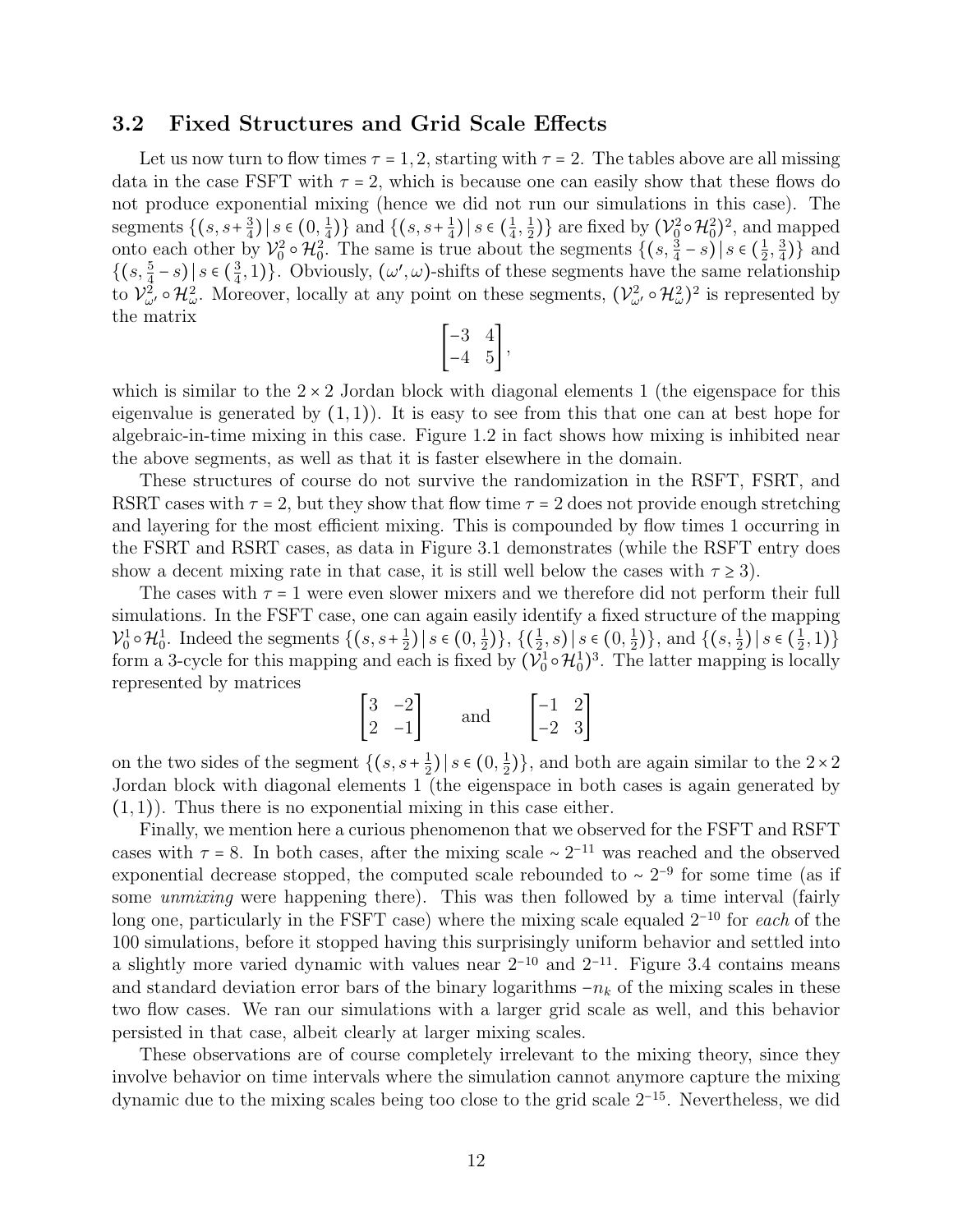

Figure 3.4: Means and standard deviation error bars of the binary logarithms of the mixing scales for the 100 simulations with  $N = 15$  in the FSFT (left) and RSFT (right) cases with  $\tau = 8$ , over an extended time interval.

not observe it or something similar for other values of  $\tau$  (as well as in the XSRT cases where  $\tau$  varies over time), so it may point to some special feature of the discrete grid dynamic for flow time  $\tau = 8$ . At the same time, the fact that this behavior is observed in the RSFT case as well, where the randomness in phase shifts would destroy any potential special structures present in the FSFT dynamic, is quite curious. We do not currently have a candidate for the possible reason behind this phenomenon, and do not know why  $\tau = 8$  is the only flow time out of those we studied for which it occurs.

## References

- [1] G. Alberti, G. Crippa, and A.L. Mazzucato, Exponential self-similar mixing and loss of regularity for continuity equations, C. R. Acad. Sci. Paris, Ser. I 352 (2014), 901–906.
- [2] G. Alberti, G. Crippa, and A.L. Mazzucato, *Exponential self-similar mixing by incom*pressible flows, J. Amer. Math. Soc. 32 (2019), 445–490.
- [3] J. Bedrossian, A. Blumenthal, and S. Punshon-Smith, Almost-sure exponential mixing of passive scalars by the stochastic Navier-Stokes equations, Ann. Probab., to appear.
- [4] Y. Brenier, F. Otto, and C. Seis, Upper bounds on the coarsening rates in demixing binary viscous fluids, SIAM J. Math. Anal.  $43$  (2011), 114–134.
- [5] A. Bressan, A lemma and a conjecture on the cost of rearrangements, Rend. Sem. Mat. Univ. Padova 110 (2003), 97–102.
- [6] A. Bressan. Prize offered for the solution of a problem on mixing flows. http://www.math.psu.edu/bressan/PSPDF/prize1.pdf, 2006.
- [7] G. Crippa and C. De Lellis, Estimates and regularity results for the DiPerna-Lions flow, J. Reine Angew. Math. 616 (2008), 15–46.